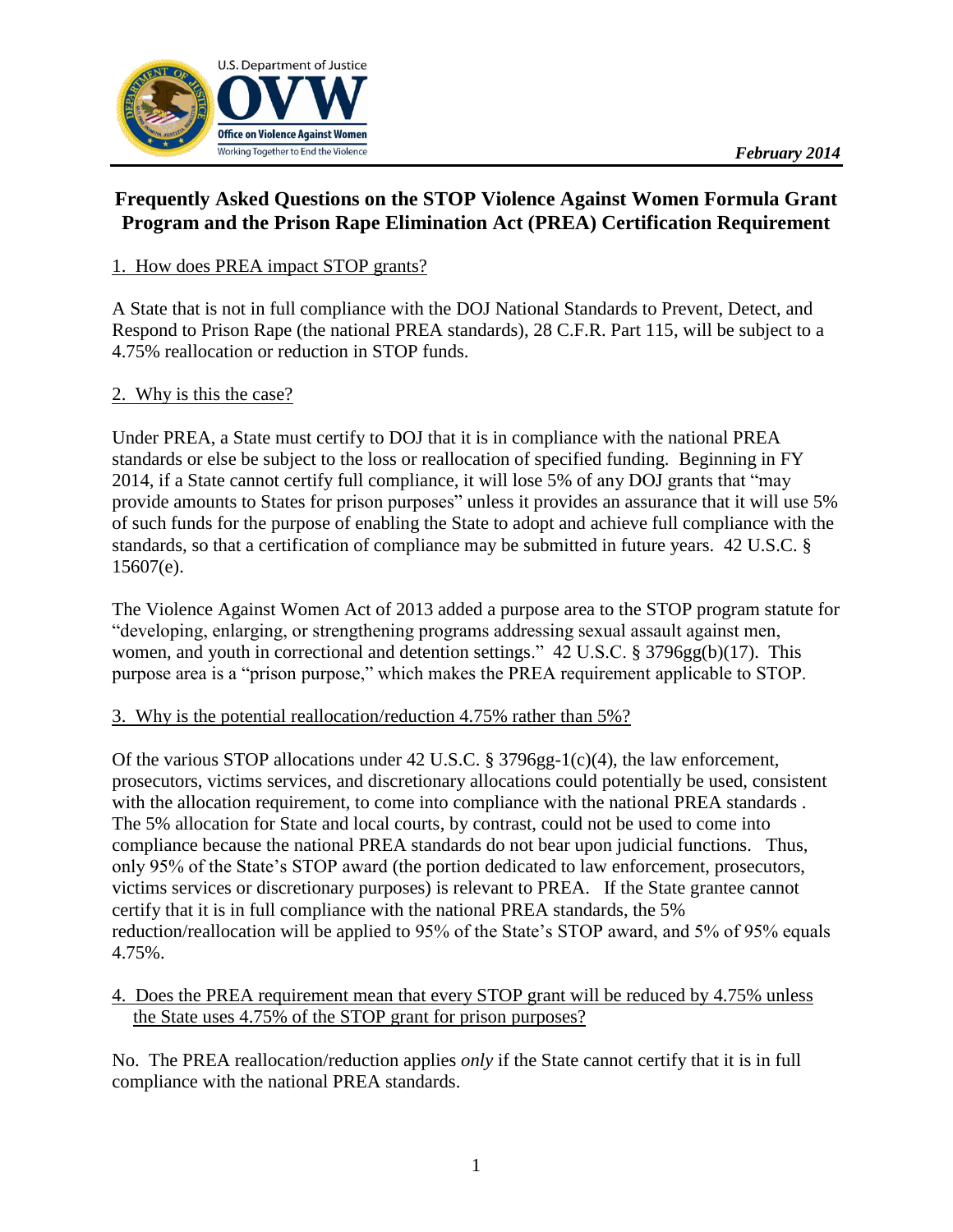### 5. To what facilities in the State does the certification described above apply?

The DOJ prison rape standards provide that the certification applies "to all facilities in the State under the operational control of the State's executive branch, including facilities operated by private entities on behalf of the State's executive branch." 28 C.F.R. § 115.501(b).

### 6. If the State uses the 4.75% of its STOP funding towards PREA compliance, does it still need to meet the requirements of the STOP Program for that funding?

Yes, funds used for PREA compliance still need to meet the requirements of the STOP Program, such as allocations. Furthermore, if a State intends to fund PREA-related projects with STOP funds, it should consider the implications for other STOP funding subrecipients, consult with its STOP planning committee, and address those projects in its STOP implementation plan. Any questions about the STOP implementation plan and how to incorporate PREA compliance activities that support the STOP program's overall purpose of increasing offender accountability and strengthening victim services should be directed to OVW's STOP Program unit.

### 7. From which allocation should funds used for PREA compliance come?

The specific allocation would depend on the area(s) where the State was deficient in PREA compliance and what it used STOP funds to accomplish. For example, if the State needed to provide forensic medical exams for sexual assault victims in prisons, this funding could come from the law enforcement, prosecution, or discretionary allocation. If the State needed to improve prevention efforts, it would need to come from the discretionary allocation (and would count toward the new 5% limit on prevention programming). States can choose to use funds from one category or more than one, as long as the funds benefit the relevant entity for the particular category selected.

### 8. If the State uses 4.75% of its STOP funds towards PREA compliance, can this expenditure count towards the sexual assault set-aside added by the Violence Against Women Reauthorization Act of 2013?

Yes, if the State uses 4.75% of its covered STOP award towards PREA compliance and if it does not allocate those expenditures to the discretionary allocation, this could count toward the sexual assault set-aside. Please note that States have until March 7, 2015 to implement the sexual assault set aside.

### 9. Can STOP funds be used to address compliance in juvenile facilities?

Yes. However, if the facilities include juveniles 10 years old or under—an unusual occurrence then the STOP funds would need to be pro-rated to the extent the detainees housed in those facilities are 11 or older. For example, if 25% of the juveniles in a facility are 10 or younger, and 75% are 11 or older, then STOP funds could be used for up to 75% the PREA-related improvements in that facility.